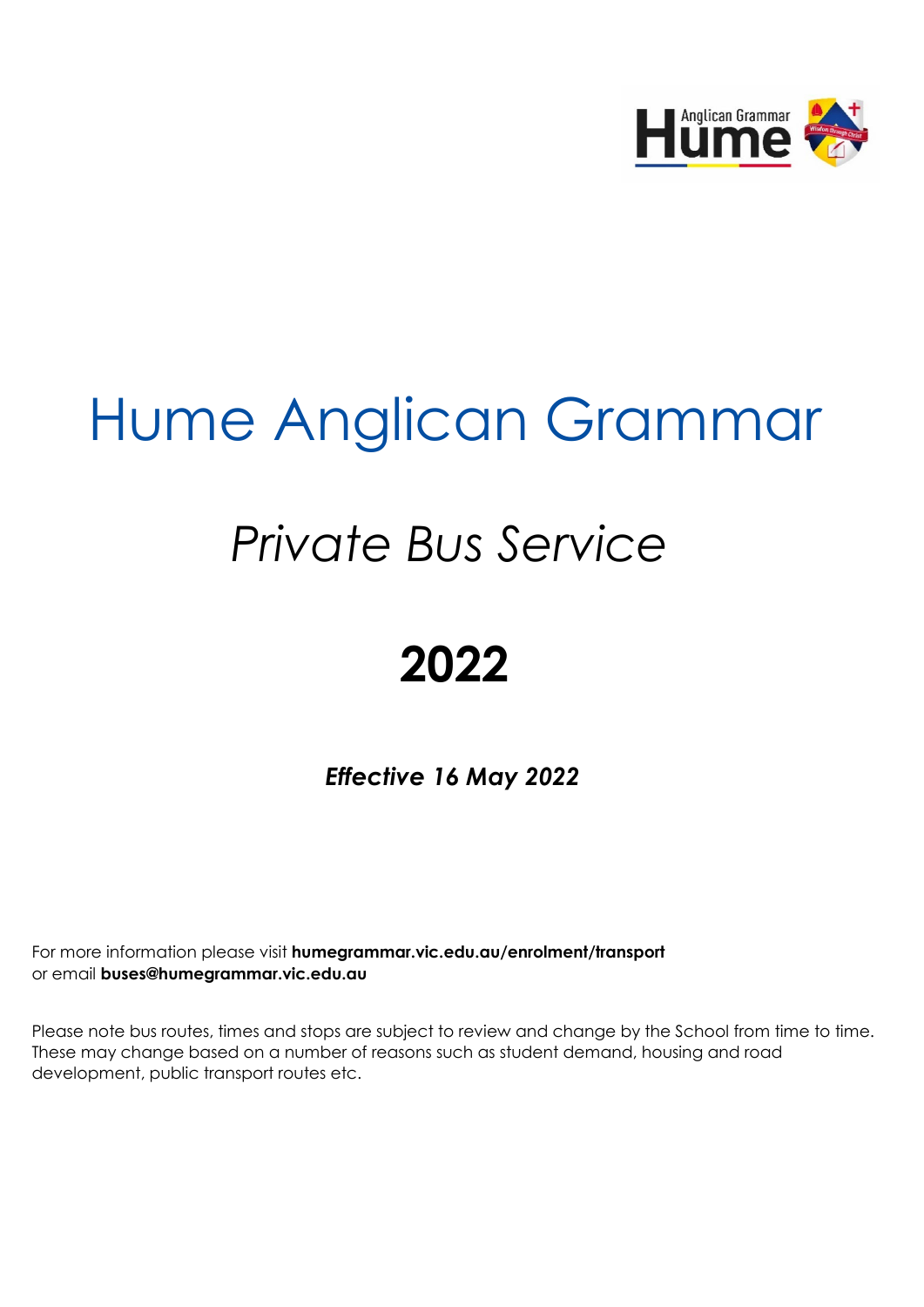## Bus 1 - Mt Ridley Northern Service

Wandong (via Kilmore, Wallan and Beveridge)

**ZONE 1 ZONE 3 ZONE 2**

#### **Wandong to Hume Anglican Grammar**

|                | <b>Stop Location</b>                            | Time (AM) |                   |
|----------------|-------------------------------------------------|-----------|-------------------|
|                | Wandong CFA, Wandong                            | 7.13      |                   |
| $\overline{2}$ | Kilmore Hudson Park, Kilmore                    | 7.28      | က                 |
| 3              | <b>Hidden Valley Country Club</b>               | 7.40      | <b>ZONE</b>       |
| $\overline{4}$ | 1870 Valley Drive, Hidden Valley                | 7.42      |                   |
| 5              | Hadfield Park, Wallan                           | 7.50      |                   |
| 6              | <b>Beveridge Bus Terminal, Beveridge</b>        | 7.57      |                   |
| 7              | <b>Golf Links Drv/Pacific Grange, Beveridge</b> | 8.01      | ZONE <sub>2</sub> |
| 8              | <b>Golf Links Drive/Mandalay Cct, Beveridge</b> | 8.04      |                   |
| 9              | <b>Mandalay Cct/Poets Park, Beveridge</b>       | 8.07      |                   |
| 10             | Hume Anglican Grammar, Mt Ridley                | 8.30      |                   |

#### **Route Maps**

#### **Please visit**

**www.humegrammar.vic.edu.au/enrolment/transport and click on the links to review a map of the full route and locations of bus stops.**

**Booking a seat for 2022**

#### **Please visit**

**www.humegrammar.vic.edu.au/enrolment/transport and click on the 'register for a bus' link.**

#### **Hume Anglican Grammar to Wandong Note:**

|                 | <b>Stop Location</b>                            | Time (PM) |
|-----------------|-------------------------------------------------|-----------|
| T.              | Hume Anglican Grammar, Mt Ridley                | 3.40      |
| $\overline{2}$  | <b>Beveridge Bus Terminal, Beveridge</b>        | 3.57      |
| 3               | Golf Links Drv/Pacific Grange, Beveridge        | 4.01      |
| $\overline{4}$  | <b>Golf Links Drive/Mandalay Cct, Beveridge</b> | 4.03      |
| 5.              | <b>Mandalay Cct/Poets Park, Beveridge</b>       | 4.06      |
| 6               | 65 High St, Wallan                              | 4.20      |
| 7               | 1870 Valley Drive, Hidden Valley                | 4.27      |
| 8               | <b>Hidden Valley Country Club</b>               | 4.29      |
| 9               | Mill Rd/Curry Rd, Kilmore                       | 4.39      |
| 10 <sup>°</sup> | Kilmore Hudson Park, Kilmore                    | 4.43      |
| П               | Wandong CFA, Wandong                            | 4.55      |

**ZONE 2 ZONE 2**

**ZONE 3**

ZONE<sub>2</sub>

In the morning please be at the bus stop 10 minutes prior to departure Any major disruption to the bus service will be communicated via RollCall

**Bus leaves after school at 3.45pm sharp (Donnybrook extension 3.25pm sharp). Any students not on the bus by that time will need to make alternative arrangements** 

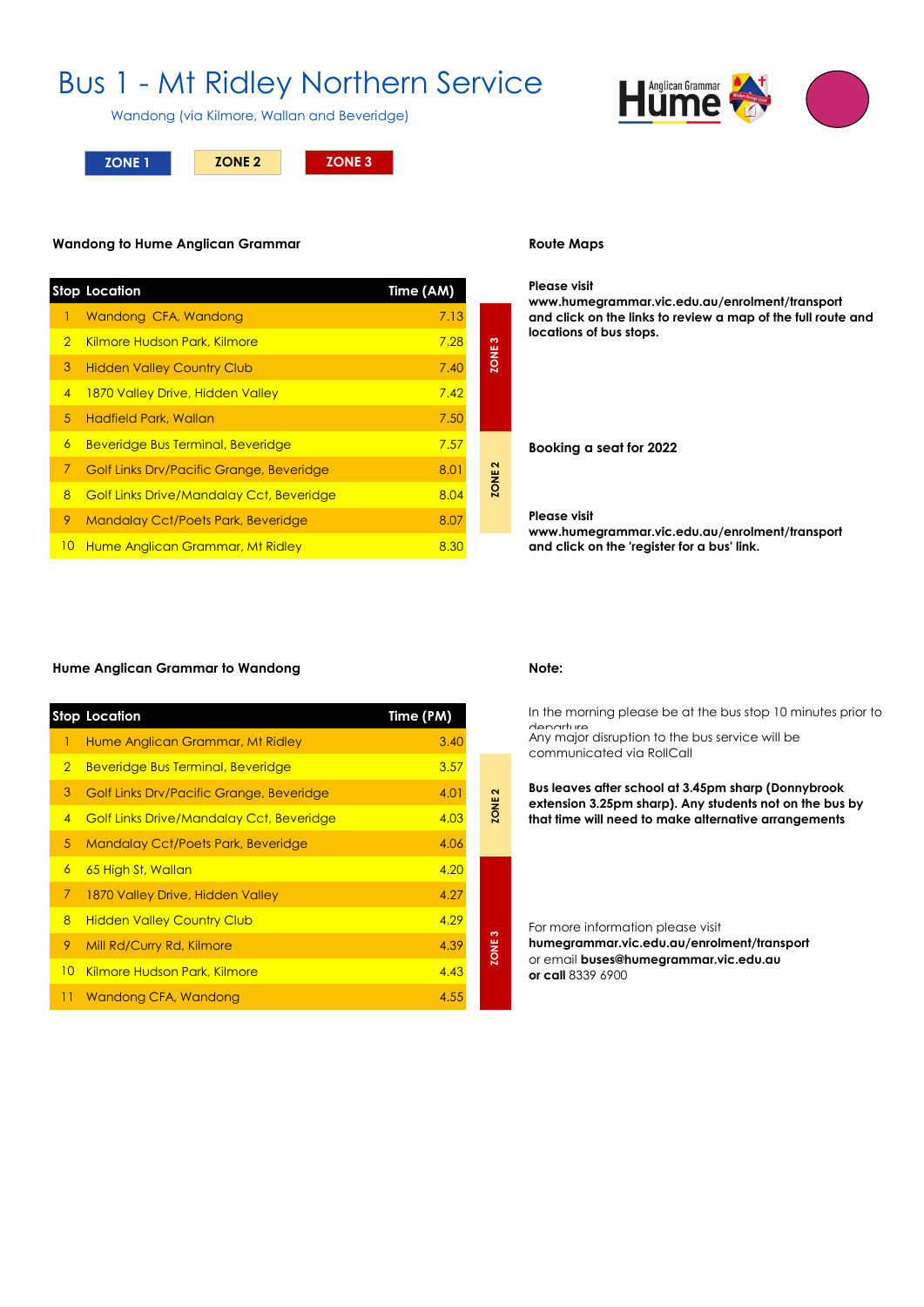## Bus 2 - Mt Ridley Eastern Service

Thomastown (via Epping, Wollert and Mickleham)

**ZONE 1 ZONE 2 ZONE 3**

### **Thomastown to Hume Anglican Grammar**

|                | <b>Stop Location</b>                                        | Time (AM) |               |
|----------------|-------------------------------------------------------------|-----------|---------------|
| $\mathbf{1}$   | Spring St/High St, Thomastown                               | 7.02      | $\frac{1}{2}$ |
| $\overline{2}$ | <b>Redding Rise/Lyndarum Drv, Epping</b>                    | 7.17      |               |
| 3              | Contempo Blvd/Evolve Esp, Wollert                           | 7.22      |               |
| $\overline{4}$ | <b>Wollert General Store, Wollert</b>                       | 7.28      |               |
| 5              | <b>Station Parade (Platform Estate) Donnybrook</b>          | 7.43      |               |
| $\overline{6}$ | Dwyer St, Kalkallo                                          | 7.48      | <b>ZONE</b>   |
| 7              | Sequoia Drv, Kalkallo                                       | 7.50      |               |
| $\overline{8}$ | Errol Blvd, Mickleham                                       | 8.15      |               |
| 9              | <b>Balmain Rd/St Georges Blvd, Mickleham</b>                | 8.17      |               |
| 10             | Alexo Rd/Latchford Drv, Mickleham                           | 8.20      |               |
| 11             | Nutmeg Ave/ Sesame St Mickleham                             | 8.25      |               |
| 12             | Hume Anglican Grammar, Mt Ridley                            | 8.34      |               |
|                | Hume Anglican Grammar to Thomastown<br><b>Stop Location</b> | Time (PM) |               |
| $\mathbf{1}$   | Hume Anglican Grammar, Mt Ridley                            | 3.40      |               |
| $\overline{2}$ | Nutmeg Ave/ Sesame St Mickleham                             | 3.50      |               |
| 3              | Alexo Rd/Latchford Drv, Mickleham                           | 3.58      |               |
| $\overline{4}$ | <b>Balmain Rd/St Georges Blvd, Mickleham</b>                | 4.00      |               |
| 5              | Errol Blvd, Mickleham                                       | 4.02      |               |
| 6              | Dwyer St, Kalkallo                                          | 4.12      | Ž.            |
|                |                                                             |           |               |

### **Route Maps**

#### **Please visit**

**www.humegrammar.vic.edu.au/enrolment/transport and click on the links to review a map of the full route and locations of bus stops.**

**Booking a seat for 2022**

#### **Please visit**

**www.humegrammar.vic.edu.au/enrolment/transport and click on the 'register for a bus' link.**

### **Hume Anglican Grammar to Thomastown Note:**

|                | <b>Stop Location</b>                               | Time (PM) |
|----------------|----------------------------------------------------|-----------|
| 1              | Hume Anglican Grammar, Mt Ridley                   | 3.40      |
| $\overline{2}$ | Nutmeg Ave/ Sesame St Mickleham                    | 3.50      |
| 3              | <b>Alexo Rd/Latchford Drv, Mickleham</b>           | 3.58      |
| 4              | <b>Balmain Rd/St Georges Blvd, Mickleham</b>       | 4.00      |
| $5^{\circ}$    | <b>Errol Blvd, Mickleham</b>                       | 4.02      |
| 6              | Dwyer St, Kalkallo                                 | 4.12      |
| 7              | Seguoia Drv, Kalkallo                              | 4.15      |
| 8              | <b>Station Parade (Platform Estate) Donnybrook</b> | 4.21      |
| 9              | <b>Wollert General Store, Wollert</b>              | 4.35      |
| 10             | Contempo Blvd/Evolve Esp, Wollert                  | 4.40      |
| 11             | <b>Redding Rise/Lyndarum Drv, Epping</b>           | 4.46      |
| $12 -$         | Spring St/High St, Thomastown                      | 5.02      |

**ZONE 2**

**ZONE1** 

In the morning please be at the bus stop 10 minutes prior to departure.

Any major disruption to the bus service will be communicated via RollCall

**Bus leaves after school at 3.40pm sharp. Any students not on the bus by that time will need to make alternative arrangements**

For more information please visit **humegrammar.vic.edu.au/enrolment/transport** or email **buses@humegrammar.vic.edu.au or call** 8339 6900

Anglican Grammar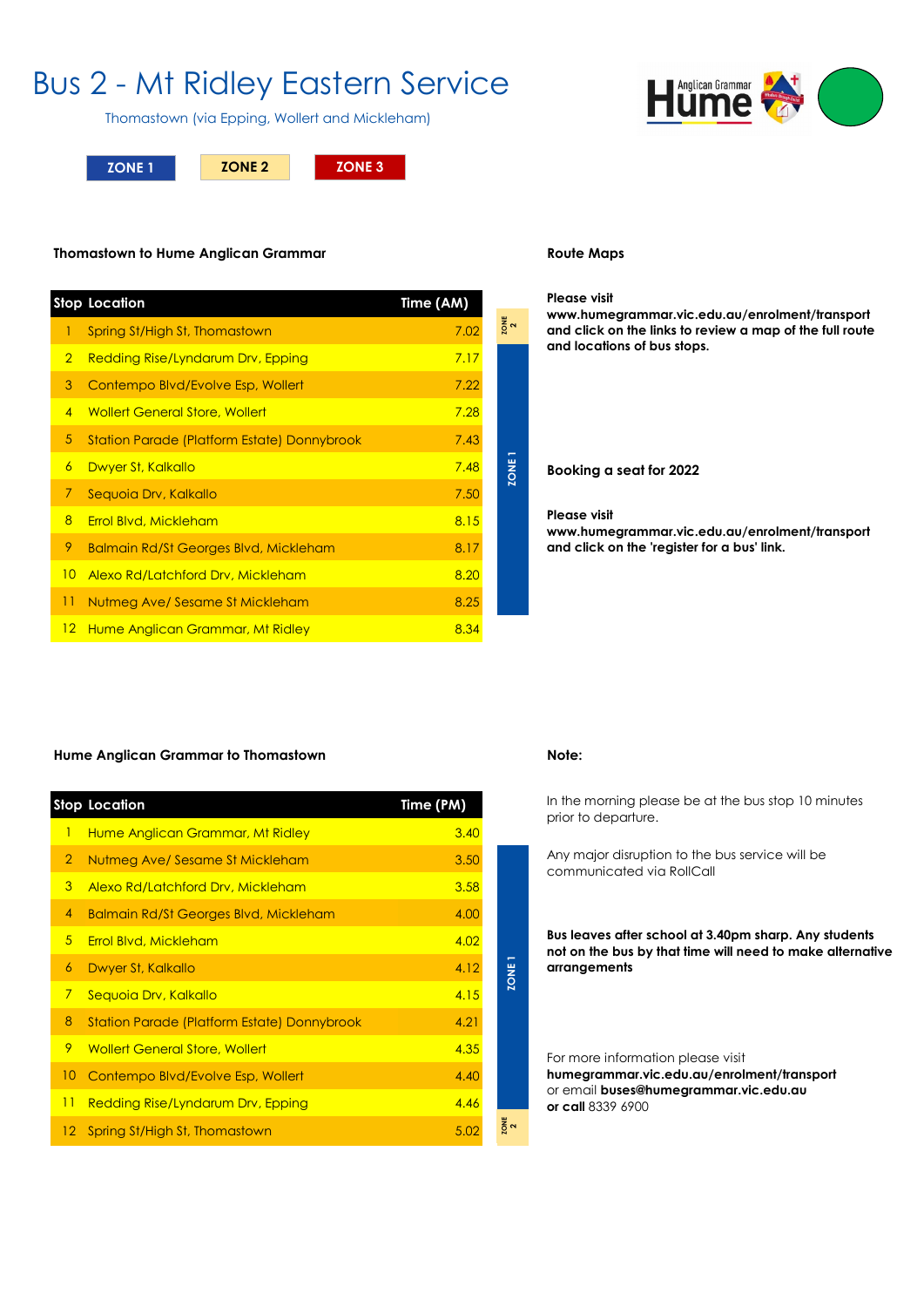## Bus 3 - Mt Ridley Southern Service

Glenroy (via Roxburgh Park and Craigieburn)

**ZONE 1 ZONE 2 ZONE 3**

#### **Glenroy to Hume Anglican Grammar**

|                | <b>Stop Location</b>                                                        | Time (AM) |                   |
|----------------|-----------------------------------------------------------------------------|-----------|-------------------|
| 1              | <b>Belair Ave/Lytton St, Glenroy</b>                                        | 7.31      | $\mathbf{\Omega}$ |
| $\overline{2}$ | Hume Global Learning Centre (Opposite<br><b>Broadmeadows Train Station)</b> | 7.41      | ZONE:             |
| 3              | Roxburgh Pk Drv/ McKenzie Ave, Roxburgh Pk                                  | 7.50      |                   |
| $\overline{4}$ | Hanson Rd/First Ave, Craigieburn                                            | 8.00      |                   |
| 5              | Hanson Rd/Creekwood Drv, Craigieburn                                        | 8.03      |                   |
| 6              | Windrock Ave/Malcom Creek Pde, Craigieburn                                  | 8.08      |                   |
| 7              | Aitken Blvd/Marathon Blvd, Craigieburn                                      | 8.12      | <b>ZONE</b>       |
| 8              | <b>Brookfield Blvd, Craigieburn</b>                                         | 8.15      |                   |
| 9              | Grand Blvd/Sustainable Drv, Craigieburn                                     | 8.18      |                   |
| 10             | <b>Highlands Shopping Centre, Craigieburn</b>                               | 8.22      |                   |
| 11             | Aitken Blvd/Mt Ridley Rd, Craigieburn                                       | 8.24      |                   |
| $12 \,$        | Hume Anglican Grammar, Mt Ridley                                            | 8.30      |                   |

#### **Route Maps**

### **Please visit**

**www.humegrammar.vic.edu.au/enrolment/transport and click on the links to review a map of the full route and locations of bus stops.**

#### Booking a seat for 2022 **Please visit www.humegrammar.vic.edu.au/enrolment/transport and click on the 'register for a bus' link.**

#### **Hume Anglican Grammar to Glenroy Note:**

|                 | <b>Stop Location</b>                           | Time (PM) |
|-----------------|------------------------------------------------|-----------|
| 1               | Hume Anglican Grammar, Mt Ridley               | 3.40      |
| $\overline{2}$  | Aitken Blvd/Mt Ridley Rd, Craigieburn          | 3.45      |
| 3               | <b>Highlands Shopping Centre, Craigieburn</b>  | 3.49      |
| $\overline{4}$  | <b>Grand Blvd/Sustainable Drv, Craigieburn</b> | 3.53      |
| 5               | <b>Brookfield Blvd, Craigieburn</b>            | 3.56      |
| 6               | Aitken Blvd/Marathon Blvd, Craigieburn         | 3.59      |
| 7               | Windrock Ave/ Malcolm Creek Pde, Craigieburn   | 4.02      |
| 8               | Hanson Rd/Creekwood Drv, Craigieburn           | 4.06      |
| 9               | Hanson Rd/First Ave, Craigieburn               | 4.08      |
| 10              | Roxburgh Pk Drv/McKenzie Ave, Roxburgh Pk      | 4.18      |
| 11              | <b>Broadmeadows Train Station</b>              | 4.31      |
| 12 <sup>2</sup> | <b>Belair Ave/Lytton St, Glenroy</b>           | 4.40      |

**ZONE 2 ZONE 2**

In the morning please be at the bus stop 10 minutes prior to departure.

Any major disruption to the bus service will be communicated via RollCall

**Bus leaves after school at 3.40pm sharp. Any students not on the bus by that time will need to make alternative arrangements**

#### **Please visit**

**ZONE 1**

ZONE<sub>2</sub>

**www.humegrammar.vic.edu.au/enrolment/transport and click on the 'register for a bus' link.**

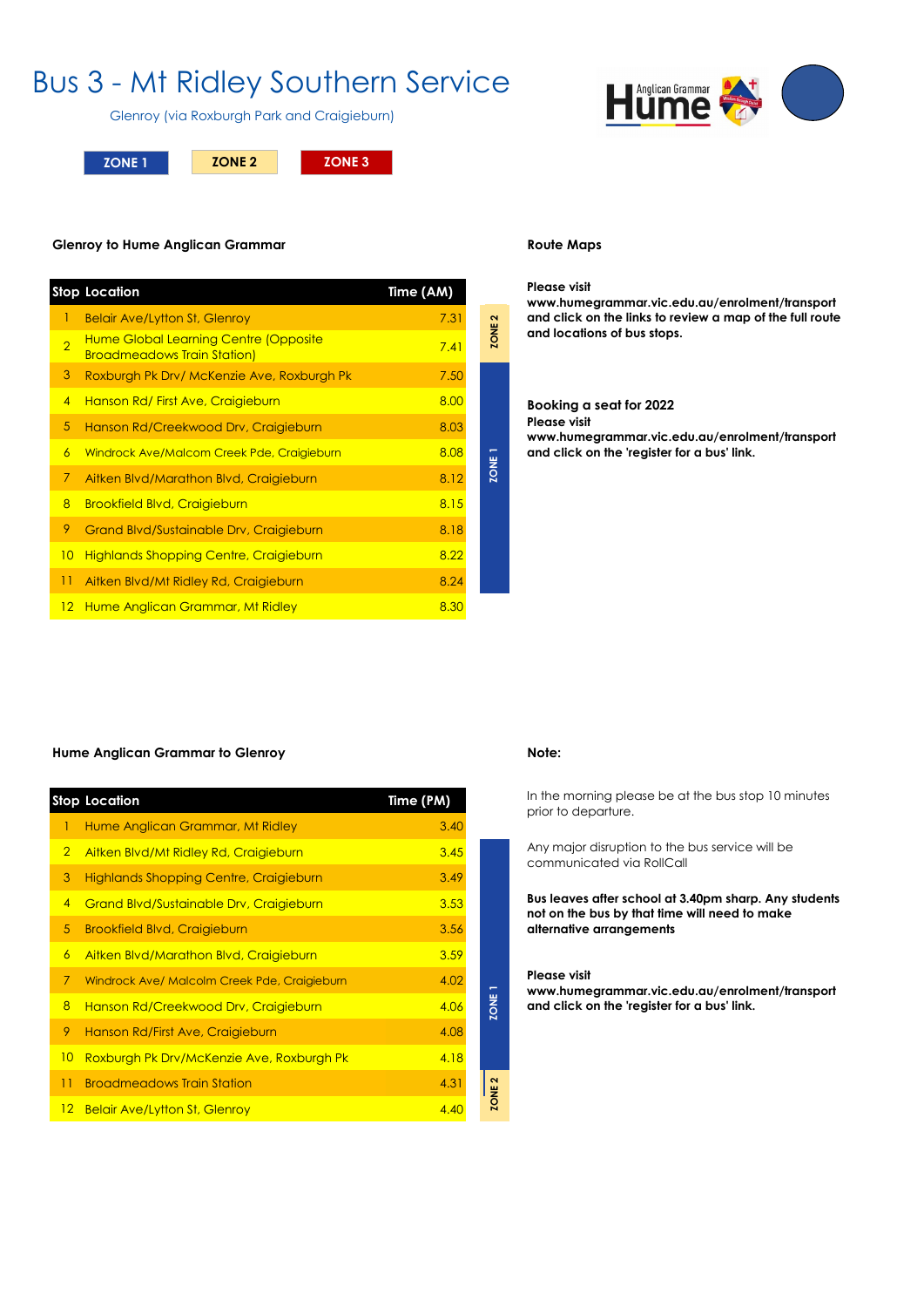## Bus 4 - Mt Ridley Western Service

Sunbury (via Greenvale and Craigieburn)

**ZONE 1 ZONE 2 ZONE 3**



#### **Route Maps**

#### **Please visit**

**www.humegrammar.vic.edu.au/enrolment/transport and click on the links to review a map of the full route and locations of bus stops.**

**Booking a seat for 2022**

#### **Please visit**

**www.humegrammar.vic.edu.au/enrolment/transport and click on the 'register for a bus' link.**

#### **Sunbury to Hume Anglican Grammar**

|                 | <b>Stop Location</b>                                                         | Time (AM)    |                |
|-----------------|------------------------------------------------------------------------------|--------------|----------------|
| $\mathbf{1}$    | Elizabeth St/Mitchells Lane, Sunbury                                         | 7.16         | ZONE<br>3      |
| $\overline{2}$  | <b>Greenvale Shopping Centre</b>                                             | 7.40         |                |
| 3               | Sandover Drv/Bridgewater Rd, Craigieburn                                     | 7.50         |                |
| 4               | 107 Bridgewater Rd, Craigieburn                                              | 7.53         |                |
| $5^{\circ}$     | The Greenway/Fairways Blvd, Craigieburn                                      | 7.57         |                |
| 6               | Waterview Blvd/Craigieburn Rd, Craigieburn                                   | 8.01         |                |
| $\overline{7}$  | 95 Waterview Blvd, Craigieburn                                               | 8.03         |                |
| 8               | Elevation Blvd/Calibre Ave, Craigieburn                                      | 8.05         |                |
| 9               | Gallantry Ave/Fortitude Drv, Craigieburn                                     | 8.08         | <b>ZONE</b>    |
| 10              | Gallantry Ave/Faith Rd, Craigieburn                                          | 8.10         |                |
| $\overline{11}$ | <b>Highlander Drv/Streamside Drv, Craigieburn</b>                            | 8.12         |                |
| 12              | Highlander Drv/ Marathon Blvd, Craigieburn                                   | 8.14         |                |
| 13              | Oleander Pde/Brookfield Blvd, Mickleham                                      | 8.19         |                |
|                 | Trillium Blvd/Daybreak Vista, Mickleham                                      | 8.22         |                |
| 4               |                                                                              |              |                |
| 15              | Hume Anglican Grammar, Mt Ridley<br><b>Hume Anglican Grammar to Sunbury</b>  | 8.32         |                |
|                 |                                                                              |              |                |
|                 | <b>Stop Location</b>                                                         | Time (PM)    |                |
| 1               | Hume Anglican Grammar, Mt Ridley                                             | 3.40         |                |
| $\overline{2}$  | <b>Trillium Blvd/Daybreak Vista, Mickleham</b>                               | 3.50         |                |
| 3               | Oleander Pde/Brookfield Blvd, Mickleham                                      | 3.54         |                |
| $\overline{4}$  | Highlander Drv/Marathon Drv, Craigieburn                                     | 3.56         |                |
| 5               | Highlander Drv/Streamside Drv, Craigieburn                                   | 3.58         |                |
| 6               | Gallantry Ave/Fortitude Drv, Craigieburn                                     | 4.00         |                |
| $\overline{7}$  | Gallantry Ave/Faith Rd, Craigieburn                                          | 4.02         | $\overline{5}$ |
| 8               | Elevation Blvd/Calibre Ave, Craigieburn                                      | 4.06         |                |
| 9               | 95 Waterview Blvd, Craigieburn                                               | 4.08         |                |
| 10              | Waterview Blvd/Craigieburn Rd, Craigieburn                                   | 4.10         |                |
| 11              | The Greenway/Fairways Blvd, Craigieburn                                      | 4.15         |                |
| 12              | 107 Bridgewater Rd, Craigieburn                                              | 4.18         |                |
| 13<br>14        | Sandover Drv/Bridgewater Rd, Craigieburn<br><b>Greenvale Shopping Centre</b> | 4.20<br>4.27 |                |

#### **Hume Anglican Grammar to Sunbury Note:**

|                | <b>Stop Location</b>                       | Time (PM) |      |
|----------------|--------------------------------------------|-----------|------|
| 1              | Hume Anglican Grammar, Mt Ridley           | 3.40      |      |
| $\overline{2}$ | Trillium Blvd/Daybreak Vista, Mickleham    | 3.50      |      |
| 3              | Oleander Pde/Brookfield Blvd, Mickleham    | 3.54      |      |
| $\overline{4}$ | Highlander Drv/Marathon Drv, Craigieburn   | 3.56      |      |
| 5              | Highlander Drv/Streamside Drv, Craigieburn | 3.58      |      |
| 6              | Gallantry Ave/Fortitude Drv, Craigieburn   | 4.00      |      |
| $\overline{7}$ | <b>Gallantry Ave/Faith Rd, Craigieburn</b> | 4.02      | ZONE |
| 8              | Elevation Blvd/Calibre Ave, Craigieburn    | 4.06      |      |
| 9              | 95 Waterview Blvd, Craigieburn             | 4.08      |      |
| 10             | Waterview Blvd/Craigieburn Rd, Craigieburn | 4.10      |      |
| 11             | The Greenway/Fairways Blvd, Craigieburn    | 4.15      |      |
| 12             | 107 Bridgewater Rd, Craigieburn            | 4.18      |      |
| 13             | Sandover Drv/Bridgewater Rd, Craigieburn   | 4.20      |      |
| 14             | <b>Greenvale Shopping Centre</b>           | 4.27      |      |
| 15             | Elizabeth St/Mitchells Lane, Sunbury       | 4.55      | ZONE |

**ZONE 3** In the morning please be at the bus stop 10 minutes prior to departure.

Any major disruption to the bus service will be communicated via RollCall

**Bus leaves after school at 3.40pm sharp. Any students not on the bus by that time will need to make alternative arrangements**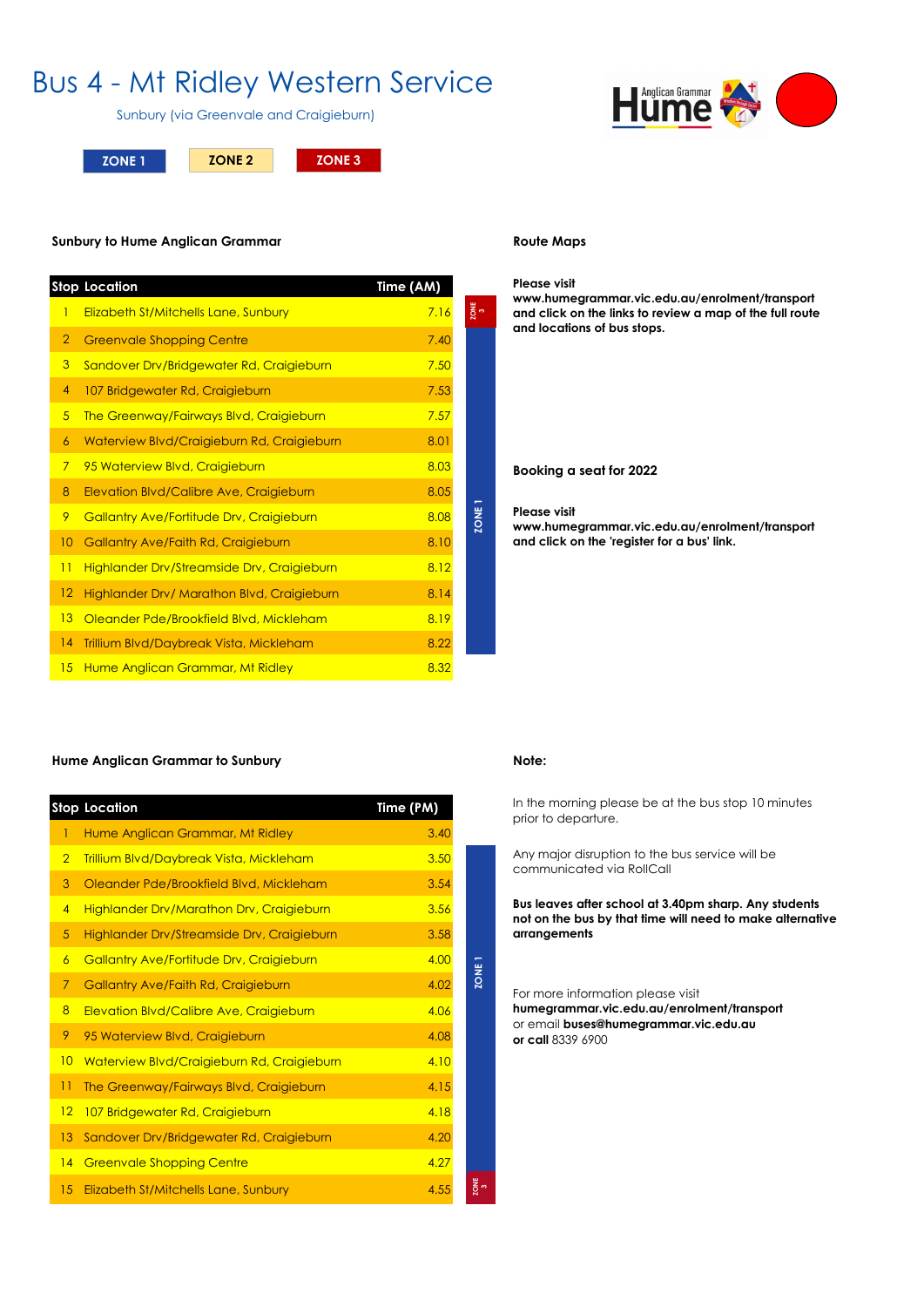## Bus 5 - Donnybrook Eastern Service

Donnybrook (Via Mernda, Epping & Wollert)

**ZONE 1 ZONE 2 ZONE 3**

#### **Mernda to Hume Anglican Grammar Donnybrook https://www.facebook.com/englinity-mappid/social/domain/ Route Maps**

|   | <b>Stop Location</b>                     | Time (AM) |             |
|---|------------------------------------------|-----------|-------------|
|   | <b>Mernda Train Station</b>              | 7.38      | ZONE        |
| 2 | <b>Pine Park Wetlands, Wollert</b>       | 7.52      |             |
| 3 | Salt Lake Blyd/Birchmore Rd, Wollert     | 7.54      |             |
| 4 | Hayston Blvd/Brush Rd, Epping            | 7.57      |             |
| 5 | Lyndarum Drv/Abercrombie Grv, Epping     | 8.03      | <b>ZONE</b> |
| 6 | <b>Highpark Drv/Empress Ave, Wollert</b> | 8.08      |             |
| 7 | Edgars Rd/Macedon Pde, Wollert           | 8.14      |             |
| 8 | Hume Anglican Grammar, Donnybrook        | 8.30      |             |
|   |                                          |           |             |

**2**

**Please visit www.humegrammar.vic.edu.au/enrolment/transport and click on the links to review a map of the full route and locations of bus stops.**

**Booking a seat for 2022**

### **Please visit**

**www.humegrammar.vic.edu.au/enrolment/transport and click on the 'register for a bus' link.**

#### **Hume Anglican Grammar Donnybrook to Mernda Note:**

|    | <b>Stop Location</b>                     | Time (PM) |
|----|------------------------------------------|-----------|
|    | Hume Anglican Grammar, Donnybrook        | 3.30      |
| 2  | <b>Edgars Rd/Macedon Pde, Wollert</b>    | 3.49      |
| 3  | <b>Highpark Dry/Empress Ave, Wollert</b> | 3.53      |
| 4  | Lyndarum Drv/Abercrombie Grv, Epping     | 4.00      |
| 5. | Hayston Blvd/Brush Rd, Epping            | 4.04      |
| 6  | Salt Lake Blvd/Birchmore Rd              | 4.06      |
| 7. | <b>Pine Park Wetlands, Wollert</b>       | 4.09      |
| 8  | <b>Mernda Train Station</b>              | 4.26      |

**ZONE 2**

**ZONE 1**

In the morning please be at the bus stop 10 minutes prior to departure.

Any major disruption to the bus service will be communicated via RollCall

**Bus leaves after school at 3.30 pm sharp. Any students not on the bus by that time will need to make alternative arrangements**

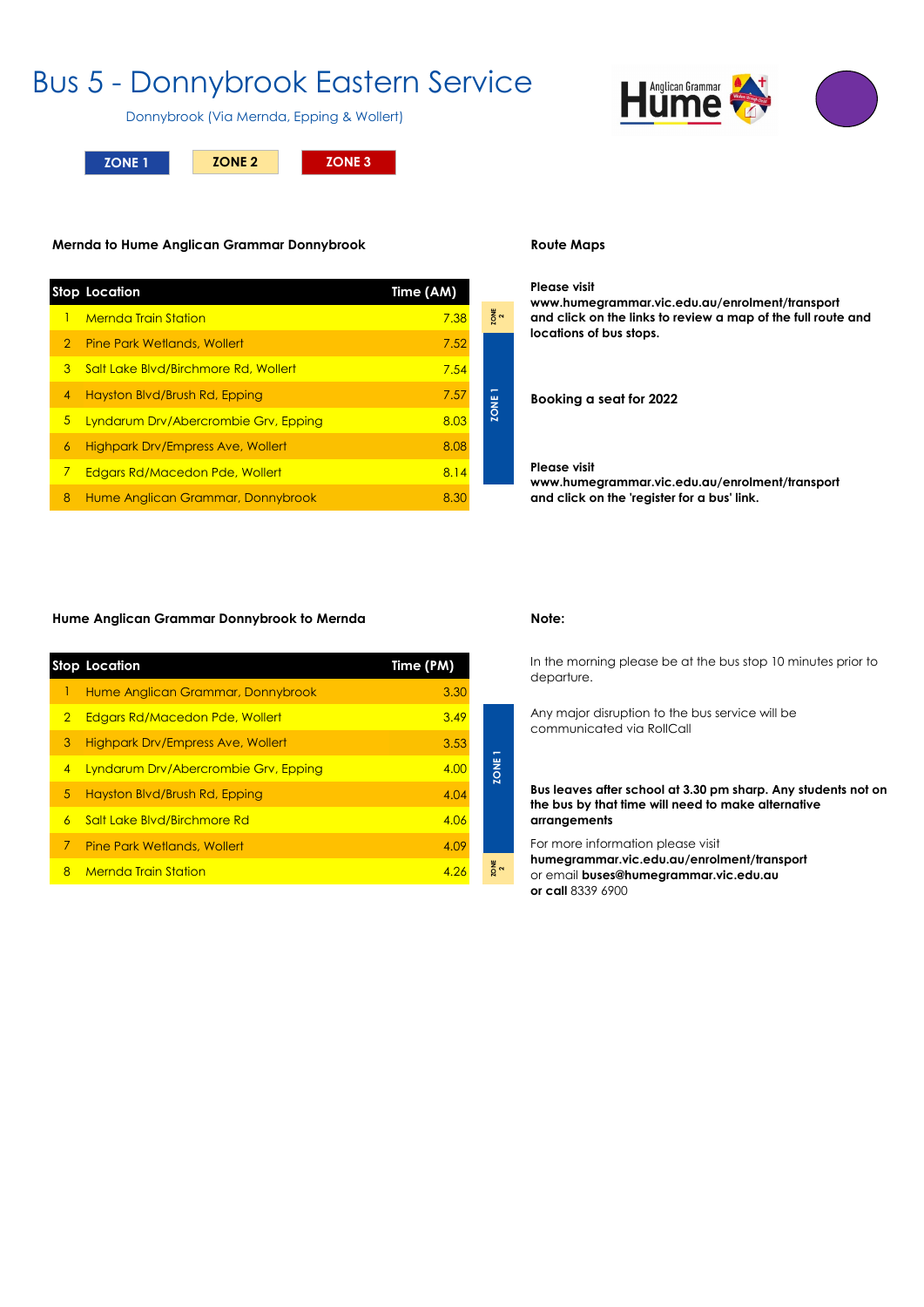## Bus 6 - Donnybrook Southern Service



Donnybrook (Via Craigieburn)

**ZONE 1 ZONE 2 ZONE 3**

### **Craigieburn to Hume Anglican Grammar Donnybrook Route Maps**

|   | <b>Stop Location</b>                      | Time (AM) |
|---|-------------------------------------------|-----------|
|   | Youth Centre, Craigieburn Rd, Craigieburn | 7.54      |
| 2 | 95 Waterview Blvd, Craigieburn            | 8.01      |
| 3 | Elevation Blvd/Versant Drv, Craigieburn   | 8.03      |
| 4 | Vantage Blvd, Craigieburn                 | 8.05      |
| 5 | Marathon Blvd/Java Way, Craigieburn       | 8.09      |
| 6 | Windrock Ave/Corringa Way, Craigieburn    | 8.13      |
|   | Hume Anglican Grammar, Donnybrook         | 8.33      |

**Please visit www.humegrammar.vic.edu.au/enrolment/transport and click on the links to review a map of the full route and locations of bus stops.**

**Booking a seat for 2022 Please visit www.humegrammar.vic.edu.au/enrolment/transport and click on the 'register for a bus' link.**

### Hume Anglican Grammar Donnybrook to Craigieburn **Note:** Note:

|   | <b>Stop Location</b>                      | Time (PM) |                |
|---|-------------------------------------------|-----------|----------------|
| ı | Hume Anglican Grammar, Donnybrook         | 3.30      |                |
| 2 | Windrock Ave/Corringa Way, Craigieburn    | 3.50      |                |
| 3 | Marathon Blvd/Java Rd Craigieburn         | 3.54      | ZONE           |
| 4 | Vantage Blvd, Craigieburn                 | 3.58      |                |
| 5 | Elevation Blvd/Versant Drv, Craigieburn   | 4.02      | $\sim$<br>ZONE |
| 6 | 95 Waterview Blvd, Craigieburn            | 4.04      |                |
| 7 | Youth Centre, Craigieburn Rd, Craigieburn | 4.11      |                |

**ZONE 1 ZONE ZONE 2**

ZONE<sub>2</sub>

ZONE

In the morning please be at the bus stop 10 minutes prior to departure.

Any major disruption to the bus service will be communicated via RollCall

**Bus leaves after school at 3.30 pm sharp. Any students not on the bus by that time will need to make alternative arrangements**

For more information please visit

**humegrammar.vic.edu.au/enrolment/transport** or email **buses@humegrammar.vic.edu.au or call** 8339 6900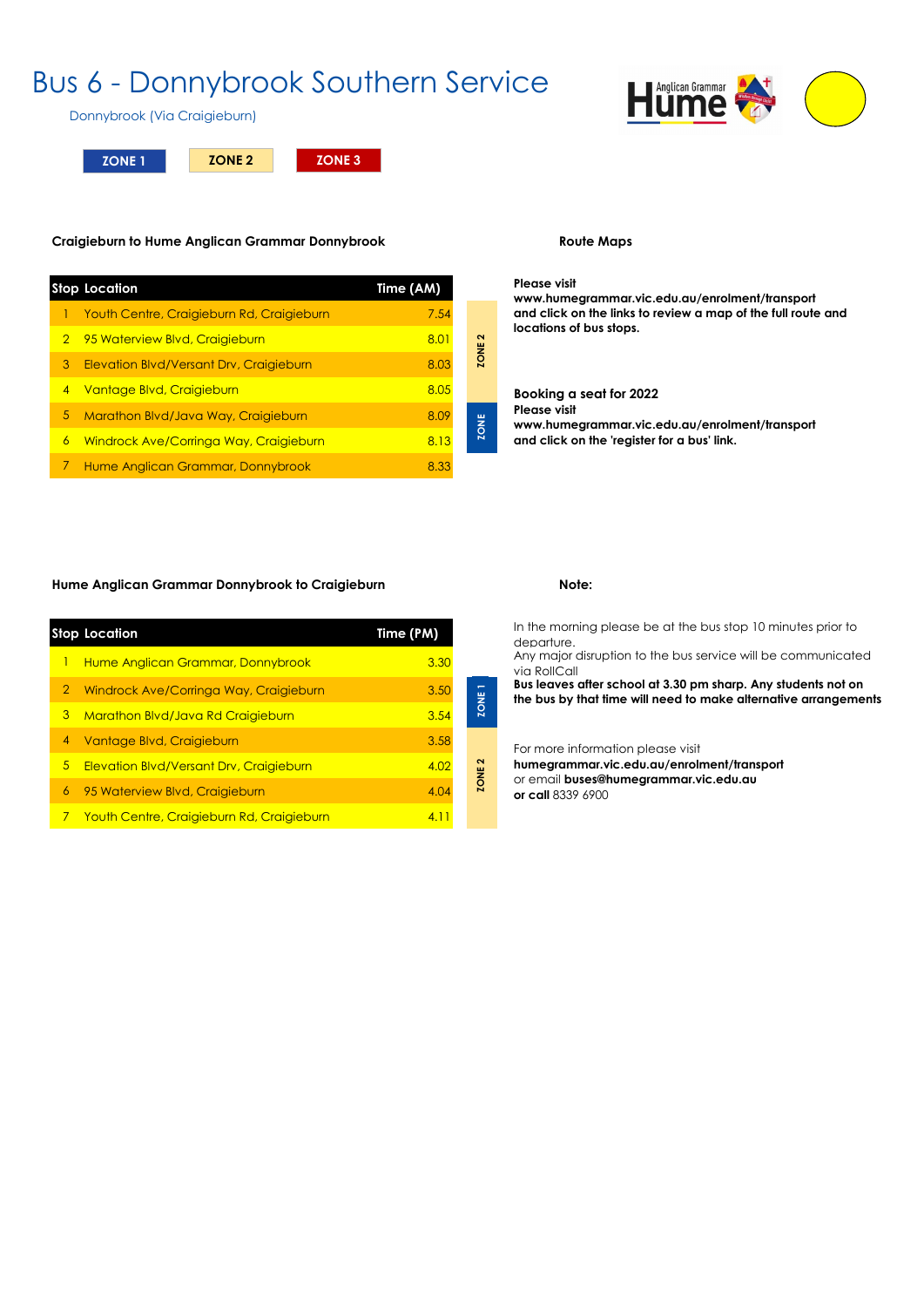## Bus 7 - Donnybrook Western Service

Donnybrook (Via Craigieburn and Mickleham)

**ZONE 1 ZONE 2 ZONE 3**



#### **Craigieburn to Hume Anglican Grammar Donnybrook (via Mickleham)**

|                 | <b>Stop Location</b>                                                                    | Time (AM)    |             |
|-----------------|-----------------------------------------------------------------------------------------|--------------|-------------|
| $\mathbf{I}$    | <b>Grand Blvd/The Garlands, Craigieburn</b>                                             | 7.49         |             |
| $\overline{2}$  | <b>Brookfield Blvd, Craigieburn</b>                                                     | 7.53         |             |
| 3               | <b>Grand Blvd/Millicent Drv, Craigieburn</b>                                            | 7.56         |             |
| $\overline{4}$  | Highlander Drv/Lignum St, Mickleham                                                     | 7.59         |             |
| $5\phantom{.0}$ | Trillium Blvd/Daybreak Vista, Mickleham                                                 | 8.02         | ZONE        |
| 6               | Nutmeg Ave/ Sesame St Mickleham                                                         | 8.09         |             |
| $\overline{7}$  | Ellscott Blvd/Stettler Blvd, Mickleham                                                  | 8.13         |             |
| 8               | Harfield Ave/Northall Rd, Mickleham                                                     | 8.16         |             |
| 9               | Merrifield Park/Balmain Rd, Mickleham                                                   | 8.19         |             |
| 10              | Hume Anglican Grammar, Donnybrook                                                       | 8.34         |             |
|                 |                                                                                         |              |             |
|                 | Hume Anglican Grammar Donnybrook to Craigieburn (via Mickleham)<br><b>Stop Location</b> | Time (PM)    |             |
| $\mathbf{I}$    | Hume Anglican Grammar, Donnybrook                                                       | 3.30         |             |
| $\overline{2}$  | Merrifield Park/Balmain Rd, Mickleham                                                   | 3.45         |             |
| 3               | Harfield Ave/Northall Rd, Mickleham                                                     | 3.48         |             |
| 4<br>5          | Ellscott Blvd/Stettler Blvd, Mickleham                                                  | 3.51<br>3.55 | <b>BIAC</b> |

#### **Route Maps Please visit www.humegrammar.vic.edu.au/enrolment/transport and click on the links to review a map of the full route and**

**locations of bus stops.**

Booking a seat for 2022 **Please visit www.humegrammar.vic.edu.au/enrolment/transport and click on the 'register for a bus' link.**

#### **Hume Anglican Grammar Donnybrook to Craigieburn (via Mickleham) Note:**

|                | <b>Stop Location</b>                         | Time (PM) |
|----------------|----------------------------------------------|-----------|
| $\mathbf{I}$   | Hume Anglican Grammar, Donnybrook            | 3.30      |
| $\overline{2}$ | Merrifield Park/Balmain Rd, Mickleham        | 3.45      |
| 3              | <b>Harfield Ave/Northall Rd, Mickleham</b>   | 3.48      |
| $\overline{4}$ | Ellscott Blvd/Stettler Blvd, Mickleham       | 3.51      |
| 5              | Nutmeg Ave/ Sesame St Mickleham              | 3.55      |
| 6              | Trillium Blvd/Daybreak Vista, Mickleham      | 4.02      |
| 7              | Highlander Drv/Lignum St, Mickleham          | 4.05      |
| 8              | <b>Grand Blvd/Millicent Drv, Craigieburn</b> | 4.08      |
| 9              | <b>Brookfield Blvd, Craigieburn</b>          | 4.11      |
| 10             | <b>Grand Blvd/The Garlands, Craigieburn</b>  | 4.15      |

In the morning please be at the bus stop 10 minutes prior to departure.

Any major disruption to the bus service will be communicated via RollCall

**Bus leaves after school at 3.30 pm sharp. Any students not on the bus by that time will need to make alternative arrangements**

#### For more information please visit

**humegrammar.vic.edu.au/enrolment/transport** or email **buses@humegrammar.vic.edu.au or call** 8339 6900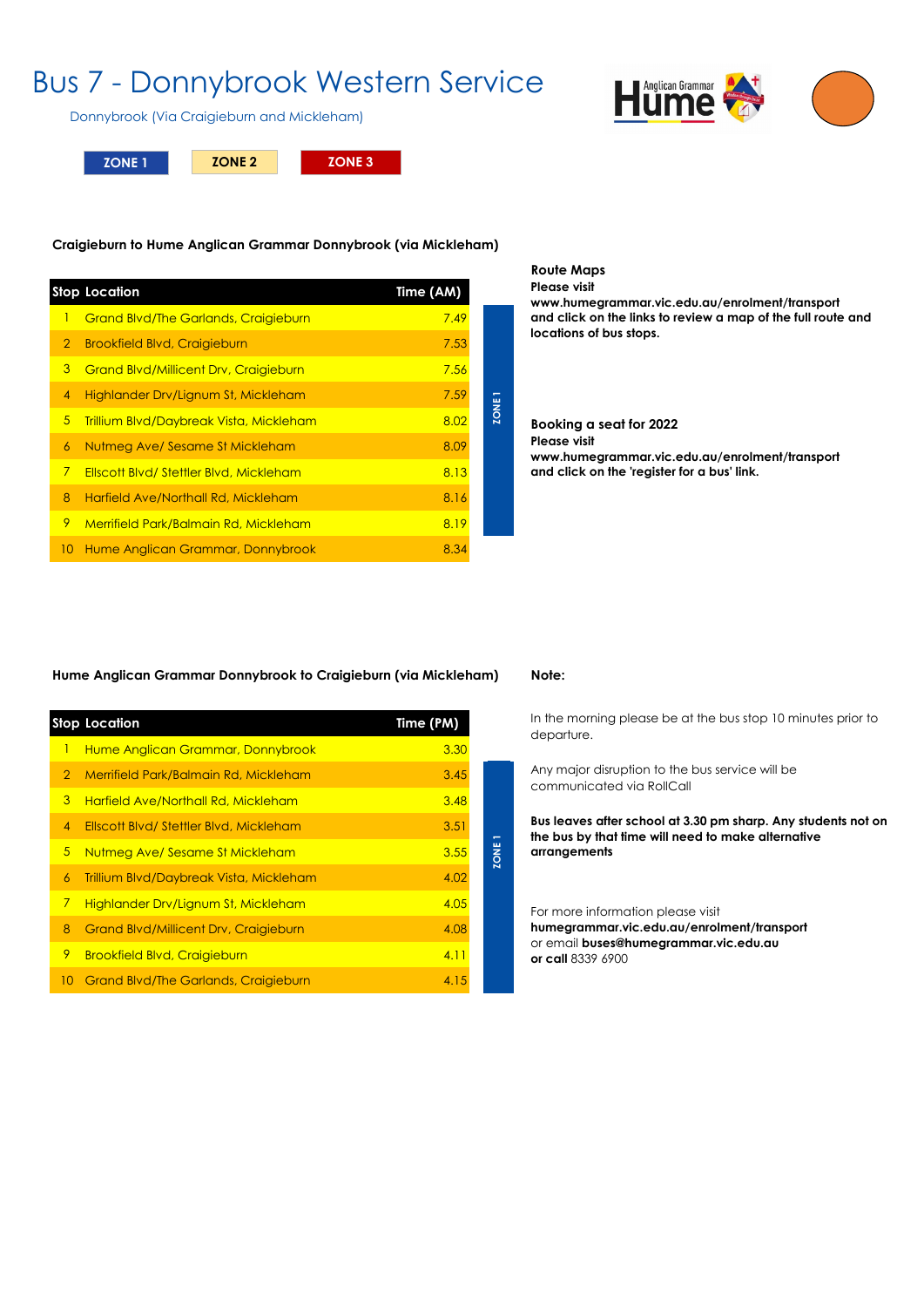## Bus 8 - Donnybrook Northern Service

Wandong (via Kilmore, Wallan, Beveridge and Kalkallo)



**ZONE 1 ZONE 3 ZONE 2**

#### **Wandong to Hume Anglican Grammar Donnybrook**

|                | <b>Stop Location</b>                               | Time (AM) |                   |
|----------------|----------------------------------------------------|-----------|-------------------|
| 1              | Wandong CFA, Wandong                               | 7.04      |                   |
| $\overline{2}$ | <b>Hidden Valley Country Club</b>                  | 7.21      | က                 |
| 3              | 1870 Valley Drive, Hidden Valley                   | 7.23      | ZONE:             |
| $\overline{4}$ | <b>Hadfield Park, Wallan</b>                       | 7.31      |                   |
| 5              | Beveridge Bus Terminal, Beveridge                  | 7.38      |                   |
| $\overline{6}$ | Golf Links Drv/Pacific Grange, Beveridge           | 7.42      | ZONE <sub>2</sub> |
| $\overline{7}$ | <b>Golf Links Drive/Mandalay Cct, Beveridge</b>    | 7.45      |                   |
| $\overline{8}$ | <b>Mandalay Cct/Poets Park, Beveridge</b>          | 7.48      |                   |
| 9              | Dwyer St, Kalkallo                                 | 7.59      |                   |
| 10             | <b>Goodman Ave Reserve</b>                         | 8.06      |                   |
| 11             | Sequoia Drv, Kalkallo                              | 8.10      | I 3NOZ            |
| 12             | <b>Bells Reserve (Bells Ave/McKane St)</b>         | 8.11      |                   |
| 13             | Moxham Drv/Tuxworth Drv, Kalkallo                  | 8.12      |                   |
| 4              | <b>Station Parade (Platform Estate) Donnybrook</b> | 8.25      |                   |
| 15             | Hume Anglican Grammar, Donnybrook                  | 8.35      |                   |

#### **Route Maps**

#### **Please visit**

**www.humegrammar.vic.edu.au/enrolment/transport and click on the links to review a map of the full route and locations of bus stops.**

#### **Booking a seat for 2022 Please visit www.humegrammar.vic.edu.au/enrolment/transport and click on the 'register for a bus' link.**

#### **Hume Anglican Grammar Donnybrook to Wandong Note:**

|                | <b>Stop Location</b>                               | Time (PM) |
|----------------|----------------------------------------------------|-----------|
| 1              | Hume Anglican Grammar, Donnybrook                  | 3.30      |
| $\overline{2}$ | <b>Station Parade (Platform Estate) Donnybrook</b> | 3.40      |
| 3              | Dwyer St, Kalkallo                                 | 3.51      |
| $\overline{4}$ | <b>Goodman Ave Reserve</b>                         | 3.57      |
| 5              | Sequoia Drv, Kalkallo                              | 3.58      |
| 6              | <b>Bells Reserve (Bells Ave/McKane St)</b>         | 4.02      |
| 7              | Moxham Drv/Tuxworth Drv, Kalkallo                  | 4.03      |
| 8              | <b>Beveridge Bus Terminal, Beveridge</b>           | 4.18      |
| 9              | Golf Links Drv/Pacific Grange, Beveridge           | 4.22      |
| 10             | <b>Golf Links Drive/Mandalay Cct, Beveridge</b>    | 4.24      |
| 11             | <b>Mandalay Cct/Poets Park, Beveridge</b>          | 4.27      |
| 12             | 65 High St, Wallan                                 | 4.41      |
| 13             | 1870 Valley Drive, Hidden Valley                   | 4.48      |
| 4              | <b>Hidden Valley Country Club</b>                  | 4.50      |
|                | 15 Wandong CFA, Wandong                            | 5.07      |

**ZONE 2 ZONE 2**

**ZONE 3 ZONE 1 ZONE 1**

ZONE<sub>1</sub>

ZONE<sub>2</sub>

ZONE<sub>3</sub>

In the morning please be at the bus stop 10 minutes prior to departure.

Any major disruption to the bus service will be communicated via RollCall

**Bus leaves after school at 3.45pm sharp (Donnybrook extension 3.25pm sharp). Any students not on the bus by that time will need to make alternative arrangements**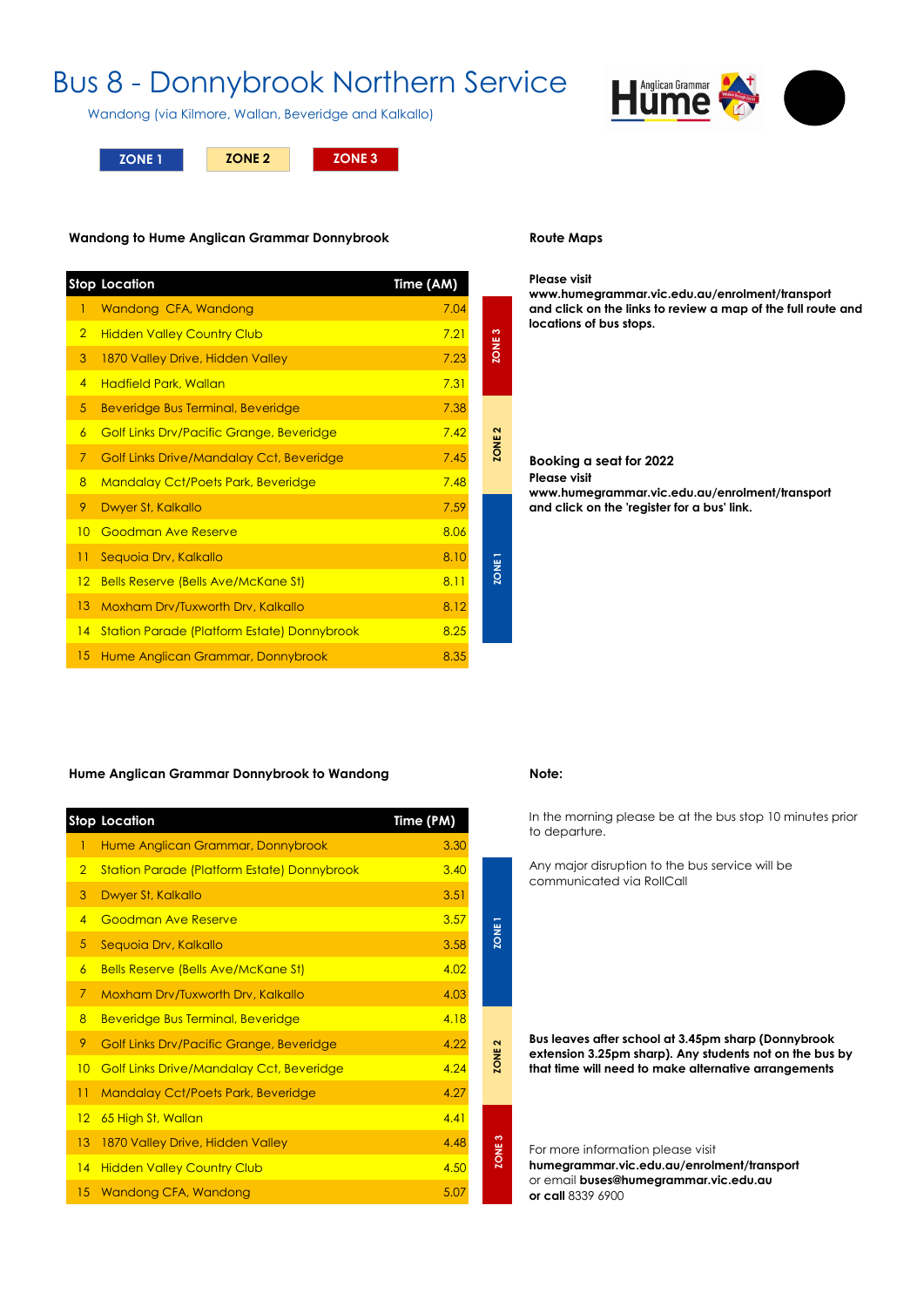# Bus Tracking



Hume Anglican Grammar has the RollCall System on its Private Bus Service.

RollCall allows:

- Students to tap on and off the bus using a smart card
- Bus rolls to be taken electronically
- Parents to receive live alerts when their children get on and off the bus\*
- significant delays in the bus service<sup>\*</sup> - Parents are able to track the buses in realtime allowing better awareness of any
- Parents to securely request a temporary or permanent change to a student's designated bus stop
- Parents can notify the school of a bus absence (Please note this is for the bus only at this point you still need to inform the school of any absence from school)\*
- Bus tracking to allow the school to monitor the daily commutes
- The school to offer casual usage of buses where capacity is available

While there will be no additional charge to parents to use the RollCall service please note that a \$10 fee will be payable should a replacement smart card be required.

\* Available via the RollCall ParentApp

# Terms and Conditions of Travel

Please visit www.humegrammar.vic.edu/enrolment/transport to read the conditions of travel